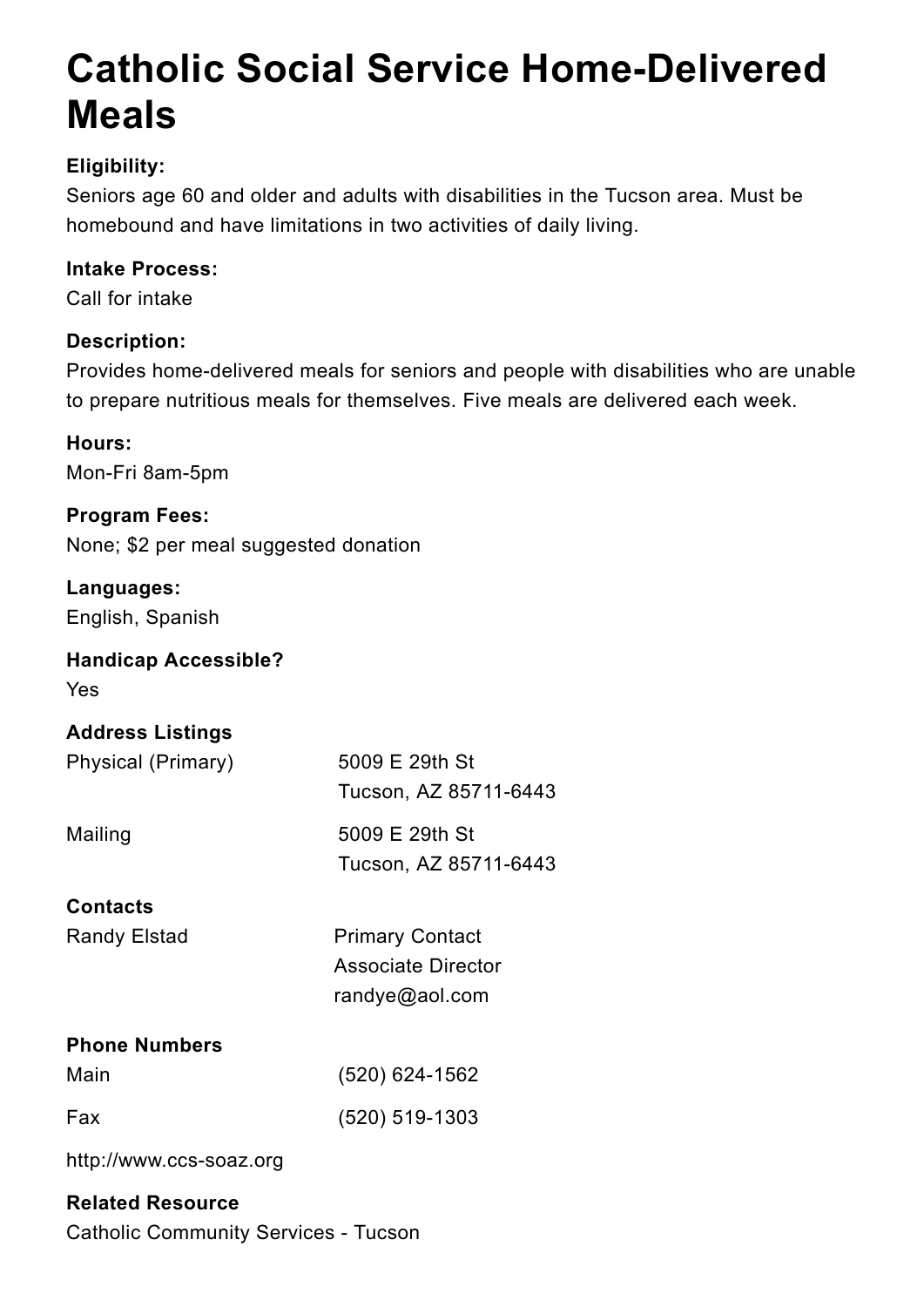# **Date of Official Change:**

May 15, 2019

# **Interfaith Community Services Mobile Meals**

# **Eligibility:**

Seniors and adults with disabilities who are unable to prepare meals. Must live in Oro Valley and Tucson areas between Saddlebrooke Blvd and Miracle Mile/Fort Lowell Rd, and between Swan Rd and I-10.

# **Intake Process:**

Call for intake

# **Description:**

Provides meal delivery service to people who are unable to prepare meals for themselves. Two meals are delivered each weekday; special diets available.

April Schiller **Primary Contact** Chief Financial & Admin Officer aschiller@icstucson.org

## **Hours:** Mon-Fri 9am-1pm

**Program Fees:** Sliding scale for income eligible

**Languages:** English

**Handicap Accessible?** Yes

**Volunteer Opportunities:** Volunteers deliver meals to clients.

# **Address Listings**

#### **Contacts**

Physical (Primary) 2820 W Ina Rd

Tucson, AZ 85741-2502

Mailing 2820 W Ina Rd Tucson, AZ 85741-2502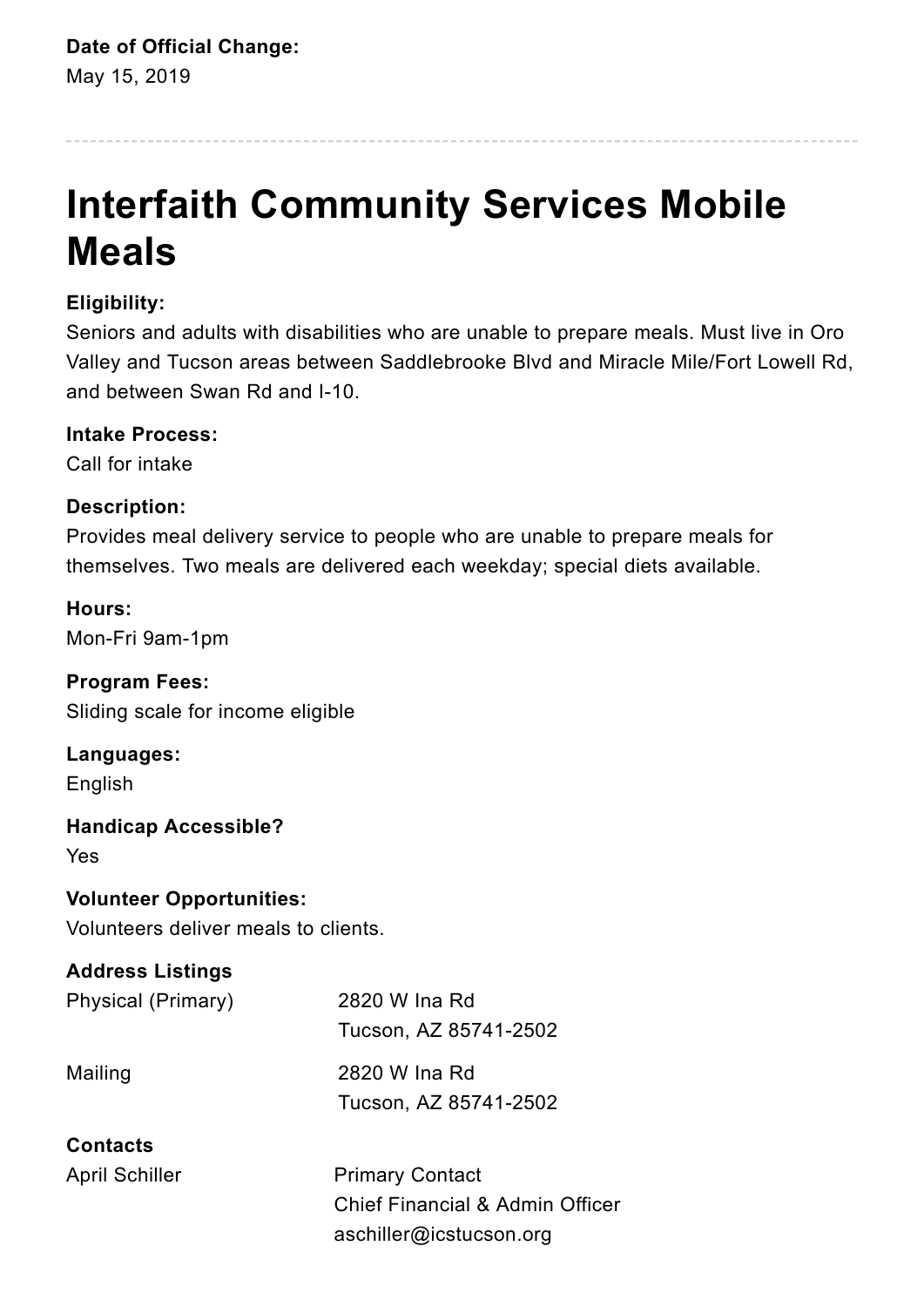#### **Phone Numbers**

http://www.icstucson.org

# **Related Resource**

Interfaith Community Services

# **Date of Official Change:**

October 10, 2019

# **Liogue Senior Center**

## **Eligibility:**

Enrolled Pascua Yaqui tribal members and other Native Americans, age 55 and older

## **Intake Process:**

Call

# **Description:**

Provides social activities and support services to Native American elders living on the Pascua Reservation. Includes congregate meals, home-delivered meals, transportation, and advocacy.

# **Hours:**

Mon-Fri 8am-5pm

# **Program Fees:**

None

#### **Languages:**

English, Spanish, Yaqui

#### **Handicap Accessible?**

Yes

# **Address Listings**

| Jan Willkom          | <b>Program Coordinator</b> |
|----------------------|----------------------------|
|                      | jwillkon@icstucson.org     |
| <b>Phone Numbers</b> |                            |

| Main | $(520)$ 297-6049 |
|------|------------------|
| Fax  | $(520)$ 797-3029 |

Mailing 7474 S Camino De Oeste Tucson, AZ 85757-9308

Physical (Primary) 7601 S Camino Benem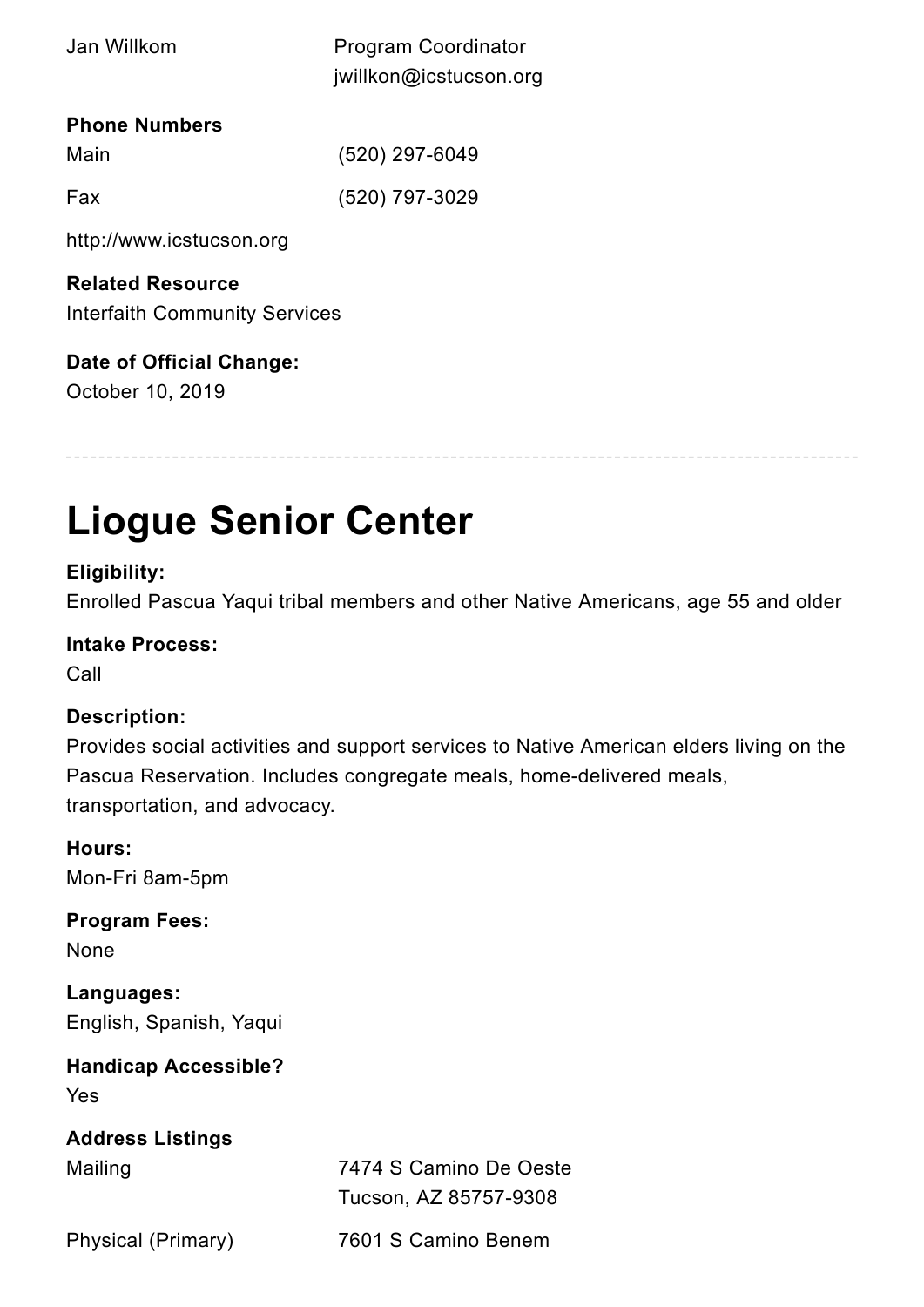# **Contacts**

#### **Phone Numbers**

http://www.pascuayaqui-nsn.gov

#### **Related Resource**

Pascua Yaqui Social Services Department

## **Date of Official Change:**

April 24, 2019

# **Mobile Meals of Southern Arizona, Inc**

# **Eligibility:**

Adults in Green Valley, Sahuarita, and Tucson who are homebound and unable to shop or prepare meals. The emphasis is on those who have special diet needs.

## **Intake Process:**

Call for home visit and interview

## **Description:**

Delivers meals to adults who are homebound and cannot shop or prepare their own food. Service is directed primarily toward adults who need special diets. Deliveries are made on weekdays and usually include one hot and one cold meal. This is not a shortterm program; service is available for six weeks and longer.

#### **Hours:**

# Mon-Thu 8:30am-3:30pm, Fri 8:30am-2:30pm administration; Mon-Fri 11am-1pm deliveries

#### **Program Fees:**

Sliding scale for income eligible

#### **Languages:**

English, Spanish

#### **Handicap Accessible?**

Yes

| Manager | <b>Primary Contact</b> |
|---------|------------------------|
|         | Contact                |

| Main | $(520)$ 879-5530 |
|------|------------------|
| Fax  | $(520)$ 879-5540 |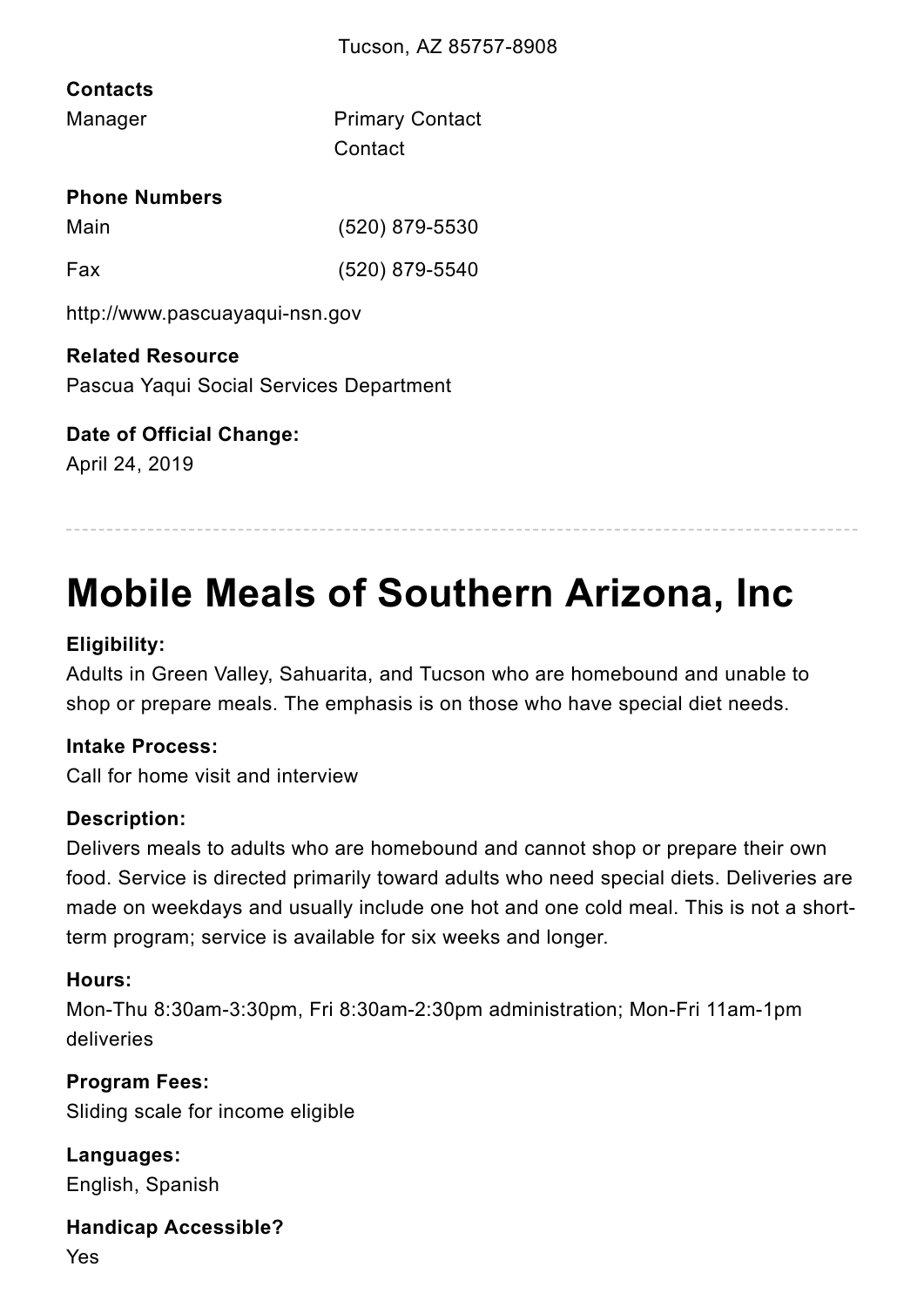# **Volunteer Opportunities:**

Volunteers deliver meals, do clerical work, and interview prospective clients in their home.

## **Address Listings**

http://www.mobilemealssoaz.org

# **Date of Official Change:** October 24, 2019

# **Pima Meals On Wheels**

**AKA:** Meals On Wheels

#### **Eligibility:**

People who are unable to prepare meals and have no one to assist them

**Intake Process:**

Call for intake

#### **Description:**

Provides chilled meals to eligible people who are unable to prepare meals. Meals are delivered by Catholic Social Services and Lutheran Social Services of the Southwest based on zip code. 24-hour emergency response is not available.

| Mailing               | 4803 E 5th St<br><b>Ste 209</b><br>Tucson, AZ 85711-2127 |
|-----------------------|----------------------------------------------------------|
| Physical (Primary)    | 4803 E 5th St<br><b>Ste 209</b><br>Tucson, AZ 85711-2127 |
| <b>Contacts</b>       |                                                          |
| Jennifer Tersigni, MA | <b>Primary Contact</b>                                   |
|                       | Interim Executive Director                               |
|                       | info@mobilemealssoaz.org                                 |
| Roxanna Mendoza, BSN  | <b>Program Director</b>                                  |
| <b>Phone Numbers</b>  |                                                          |
| Main                  | (520) 622-1600                                           |
| Fax                   | (520) 622-1607                                           |
|                       |                                                          |